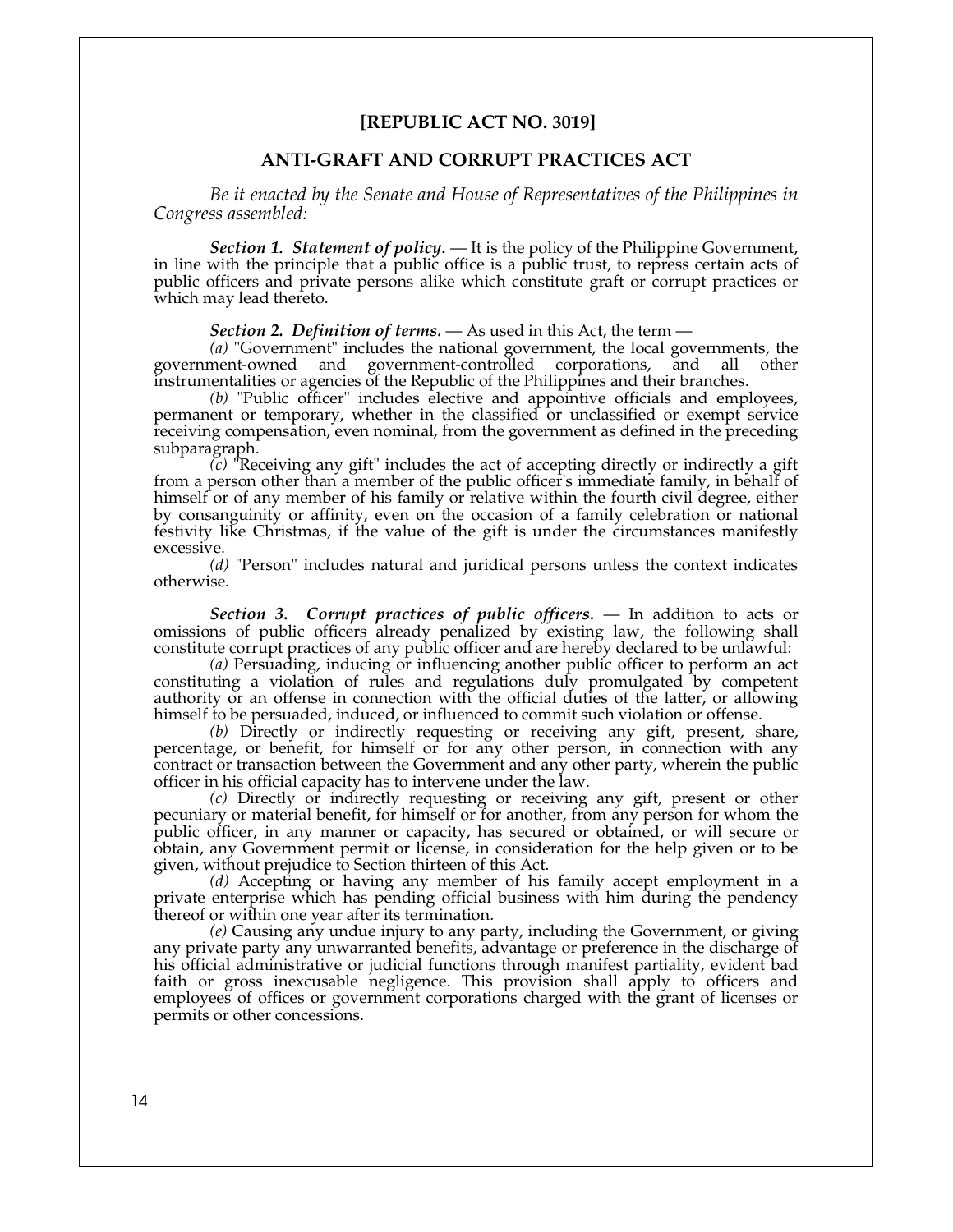*(f)* Neglecting or refusing, after due demand or request, without sufficient justification, to act within a reasonable time on any matter pending before him for the purpose of obtaining, directly or indirectly, from any person interested in the matter some pecuniary or material benefit or advantage, or for the purpose of favoring his own interest or giving undue advantage in favor of or discriminating against any other interested party.

*(g)* Entering, on behalf of the Government, into any contract or transaction manifestly and grossly disadvantageous to the same, whether or not the public officer profited or will profit thereby.

*(h)* Directly or indirectly having financial or pecuniary interest in any business, contract or transaction in connection with which he intervenes or takes part in his official capacity, or in which he is prohibited by the Constitution or by any law from having any interest.

*(i)* Directly or indirectly becoming interested, for personal gain, or having a material interest in any transaction or act requiring the approval of a board, panel or group of which he is a member, and which exercises discretion in such approval, even if he votes against the same or does not participate in the action of the board, committee, panel or group.

 Interest for personal gain shall be presumed against those public officers responsible for the approval of manifestly unlawful, inequitable, or irregular transaction or acts by the board, panel or group to which they belong.

*(j)* Knowingly approving or granting any license, permit, privilege or benefit in favor of any person not qualified for or not legally entitled to such license, permit, privilege or advantage, or of a mere representative or dummy of one who is not so qualified or entitled.

*(k)* Divulging valuable information of a confidential character, acquired by his office or by him on account of his official position to unauthorized persons, or releasing such information in advance of its authorized release date.

 The person giving the gift, present, share, percentage or benefit referred to in subparagraphs *(b)* and *(c);* or offering or giving to the public officer the employment mentioned in subparagraph *(d);* or urging the divulging or untimely release of the confidential information referred to in subparagraph *(k)* of this section shall, together with the offending public officer, be punished under Section nine of this Act and shall be permanently or temporarily disqualified in the discretion of the Court, from transacting business in any form with the Government.

 *Section 4. Prohibition on private individuals.* — *(a)* It shall be unlawful for any person having family or close personal relation with any public official to capitalize or exploit or take advantage of such family or close personal relation by directly or indirectly requesting or receiving any present, gift or material or pecuniary advantage from any other person having some business, transaction, application, request or contract with the government, in which such public official has to intervene. Family relation shall include the spouse or relatives by consanguinity or affinity in the third civil degree. The word "close personal relation" shall include close personal friendship, social and fraternal connections, and professional employment all giving rise to intimacy which assures free access to such public officer.

 *(b)* It shall be unlawful for any person knowingly to induce or cause any public official to commit any of the offenses defined in Section 3 hereof.

 *Section 5. Prohibition on certain relatives.* — It shall be unlawful for the spouse or for any relative, by consanguinity or affinity, within the third civil degree, of the President of the Philippines, the Vice-President of the Philippines, the President of the Senate, or the Speaker of the House of Representatives, to intervene, directly or indirectly, in any business, transaction, contract or application with the Government: *Provided*, That this section shall not apply to any person who, prior to the assumption of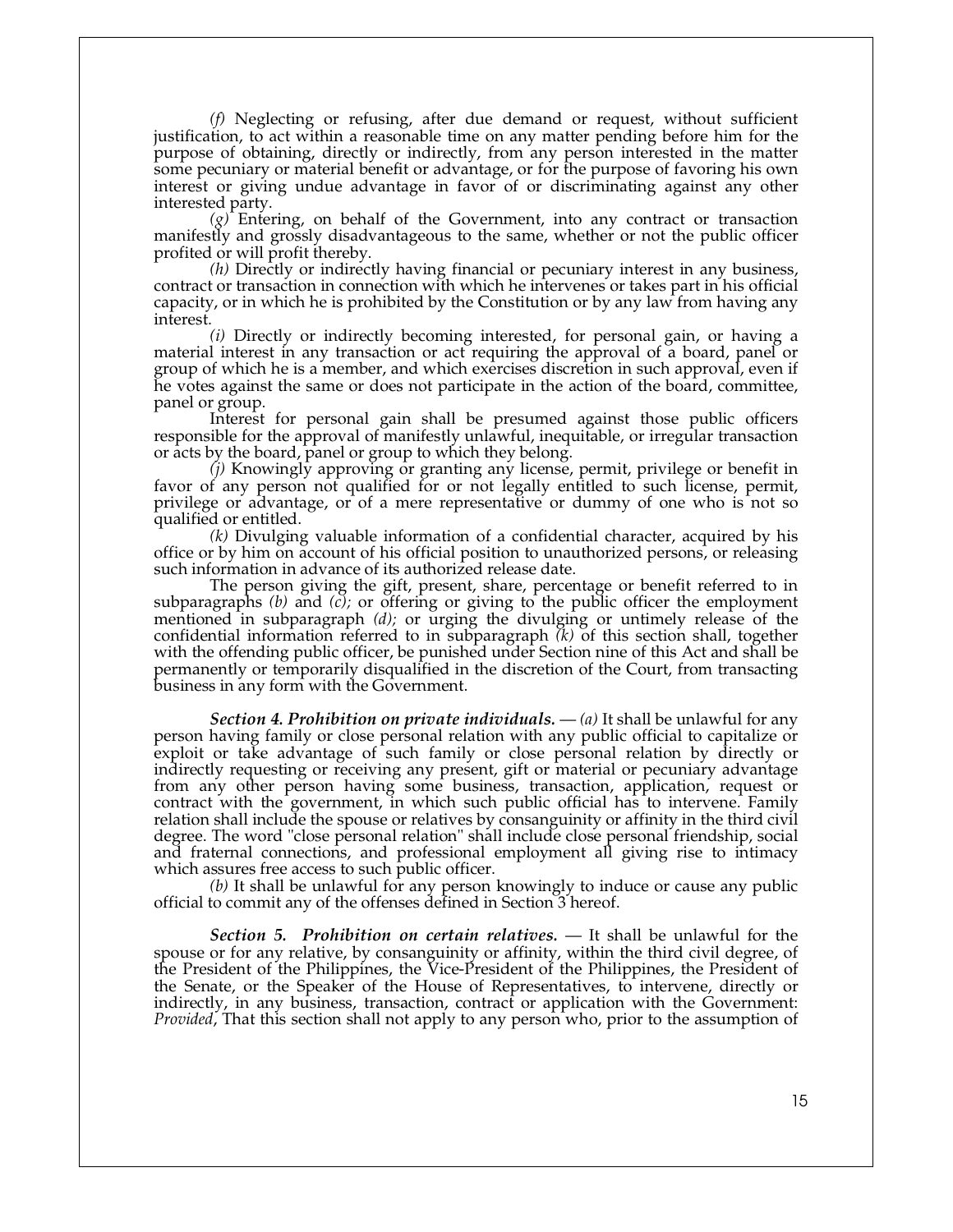office of any of the above officials to whom he is related, has been already dealing with the Government along the same line of business, nor to any transaction, contract or application already existing or pending at the time of such assumption of public office, nor to any application filed by him the approval of which is not discretionary on the part of the official or officials concerned but depends upon compliance with requisites provided by law, or rules or regulations issued pursuant to law, nor to any act lawfully performed in an official capacity or in the exercise of a profession.

 *Section 6. Prohibition on Members of Congress.* — It shall be unlawful hereafter for any Member of the Congress during the term for which he has been elected, to acquire or receive any personal pecuniary interest in any specific business enterprise which will be directly and particularly favored or benefited by any law or resolution authored by him previously approved or adopted by the Congress during the same term.

 The provision of this section shall apply to any other public officer who recommended the initiation in Congress of the enactment or adoption of any law or resolution, and acquires or receives any such interest during his incumbency.

 It shall likewise be unlawful for such member of Congress or other public officer, who, having such interest prior to the approval of such law or resolution authored or recommended by him, continues for thirty days after such approval to retain such interest.

 *Section 7. Statement of assets and liabilities.* — Every public officer, within thirty days after assuming office, thereafter, on or before the fifteenth day of April following the close of every calendar year, as well as upon the expiration of his term of office, or upon his resignation or separation from office, shall prepare and file with the office of the corresponding Department Head, or in the case of a Head of department or Chief of an independent office, with the Office of the President, a true, detailed sworn statement of assets and liabilities, including a statement of the amounts and sources of his income, the amounts of his personal and family expenses and the amount of income taxes paid for the next preceding calendar year: *Provided*, That public officers assuming office less than two months before the end of the calendar year, may file their first statement on or before the fifteenth day of April following the close of the said calendar year. *(As amended by RA3047, PD 677, January 24, 1978).*

 *Section 8. Prima facie evidence of and dismissal due to unexplained wealth.* — If in accordance with the provisions of Republic Act Numbered One thousand three hundred seventy-nine, a public official has been found to have acquired during his incumbency, whether in his name or in the name of other persons, an amount of property and/or money manifestly out of proportion to his salary and to his other lawful income, that fact shall be a ground for dismissal or removal. Properties in the name of the spouse and dependents of such public official may be taken into consideration, when their acquisition through legitimate means cannot be satisfactorily shown. Bank deposits in the name of or manifestly excessive expenditures incurred by the public official, his spouse or any of their dependents including but not limited to activities in any club or association or any ostentatious display of wealth including frequent travel abroad of a non-official character by any public official when such activities entail expenses evidently out of proportion to legitimate income, shall likewise be taken into consideration in the enforcement of this section, notwithstanding any provision of law to the contrary. The circumstances hereinabove mentioned shall constitute valid ground for the administrative suspension of the public official concerned for an indefinite period until the investigation wealth is completed. (As amended by BP Blg., 195, March 16, 1982)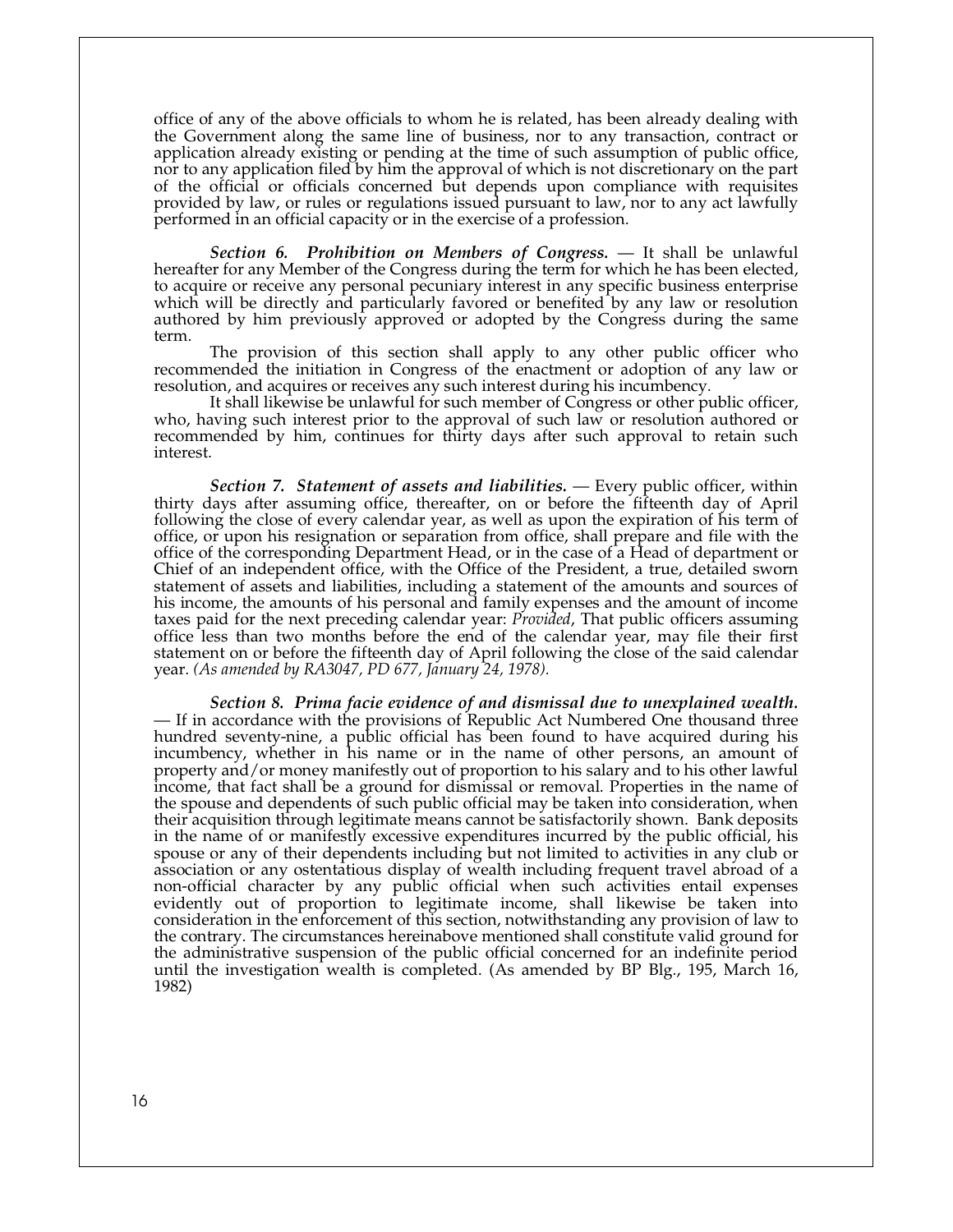*Section 9. Penalties for violations.* — (a) Any public officer or private person committing any of the unlawful acts or omissions enumerated in Sections 3, 4, 5 and 6 of this Act shall be punished with imprisonment for not less than six years and one month nor more than fifteen years, perpetual disqualification from public office, and confiscation or forfeiture in favor of the Government of any prohibited interest and unexplained wealth manifestly out of proportion to his salary and other lawful income.

 Any complaining party at whose complaint the criminal prosecution was initiated shall, in case of conviction of the accused, be entitled to recover in the criminal action with priority over the forfeiture in favor of the Government, the amount of money or the thing he may have given to the accused, or the fair value of such thing.

 (b) Any public officer violating any of the provisions of Section 7 of this Act shall be punished by a fine of not less than one thousand pesos nor more than five thousand pesos, or by imprisonment not exceeding one year and six months, or by both such fine and imprisonment, at the discretion of the Court.

 The violation of said section proven in a proper administrative proceeding shall be sufficient cause for removal or dismissal of a public officer, even if no criminal prosecution is instituted against him. (Amended by BP Blg. 195, March 16, 1982).

 $\mathbf{I}$  *Section 10. Competent court.* — Until otherwise provided by law, all prosecutions under this Act shall be within the original jurisdiction of the Sandiganbayan. (As amended by BP Blg. 195, March 16, 1982)

 *Section 11. Prescription of offenses.* — All offenses punishable under this Act shall prescribe in fifteen years.

 *Section 12. Termination of office.* — No public officer shall be allowed to resign or retire pending an investigation, criminal or administrative, or pending a prosecution against him, for any offense under this Act or under the provisions of the Revised Penal Code on bribery.

 *Section 13. Suspension and loss of benefits.* — Any incumbent public officer against whom any criminal prosecution under a valid information under this Act or under Title Seven Book II of the Revised Penal Code or for any offense involving fraud upon government or public funds or property whether as a simple or as complex offense and in whatever stage of execution and mode of participation, is pending in court shall be suspended from office. Should he be convinced by final judgement, he shall lose all retirement or gratuity benefits under any law, but if he is acquitted, he shall be entitled to reinstatement and to the salaries and benefits which he failed to receive during suspension, unless in the meantime administrative proceedings have been filed against him.

 In the event that such convicted officer, who may have been separated from the service has already received such benefits he shall be liable to restitute the same to the government. (As amended by BP Blg. 195, March 16, 1982).

 *Section 14. Exception.* — Unsolicited gifts or presents of small or insignificant value offered or given as a mere ordinary token of gratitude or friendship according to local customs or usage, shall be excepted from the provisions of this Act.

 Nothing in this Act shall be interpreted to prejudice or prohibit the practice of any profession, lawful trade or occupation by any private person or by any public officer who under the law may legitimately practice his profession, trade or occupation, during his incumbency, except where the practice of such profession, trade or occupation involves conspiracy with any other person or public official to commit any of the violations penalized in this Act.

 *Section 15. Separability clause.* — If any provision of this Act or the application of such provision to any person or circumstances is declared invalid, the remainder of the Act or the application of such provision to other persons or circumstances shall not be affected by such declaration.<br>